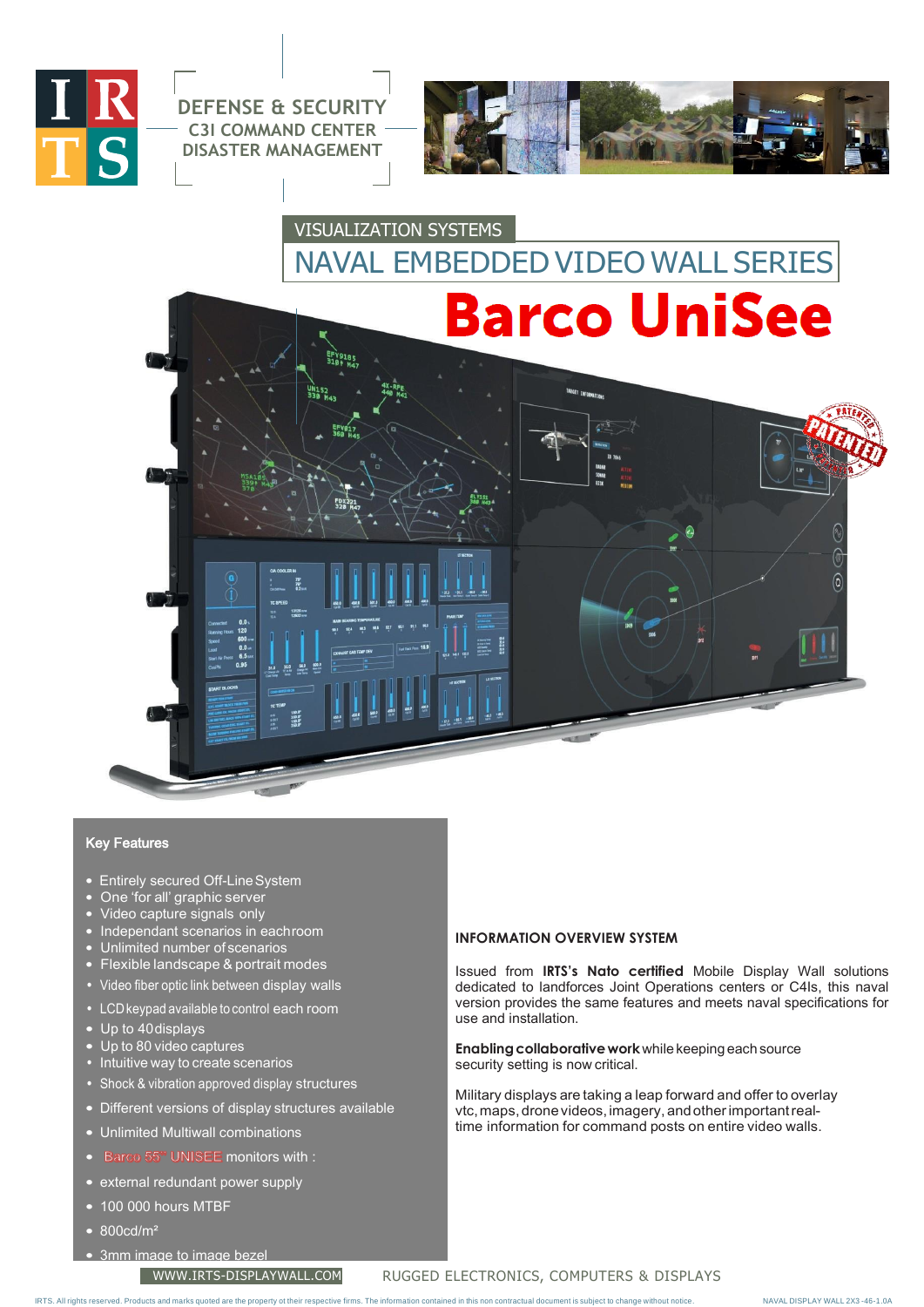# PRODUCT CONFIGURATIONS Barco UniSee



IRTS NATO CODE: FAAJ7 **[www.irts-displaywall.com](http://www.irts-displaywall.com/)** Ò Oontact: Laurent MARTIN-MALBURET  $\bar{\nabla}$  ima@[irts.fr](mailto:ima@irts.fr) IRTS. All rights reserved. Products and marks quoted are the property of their respective firms. The information contained in this non contractual document is subject to change without notice. NAVAL DISPLAY WALL 2X3 -46-1.

Tel.: +33 (0)6 07 53 95 13 Fax : +33 (0)4 94 20 78 01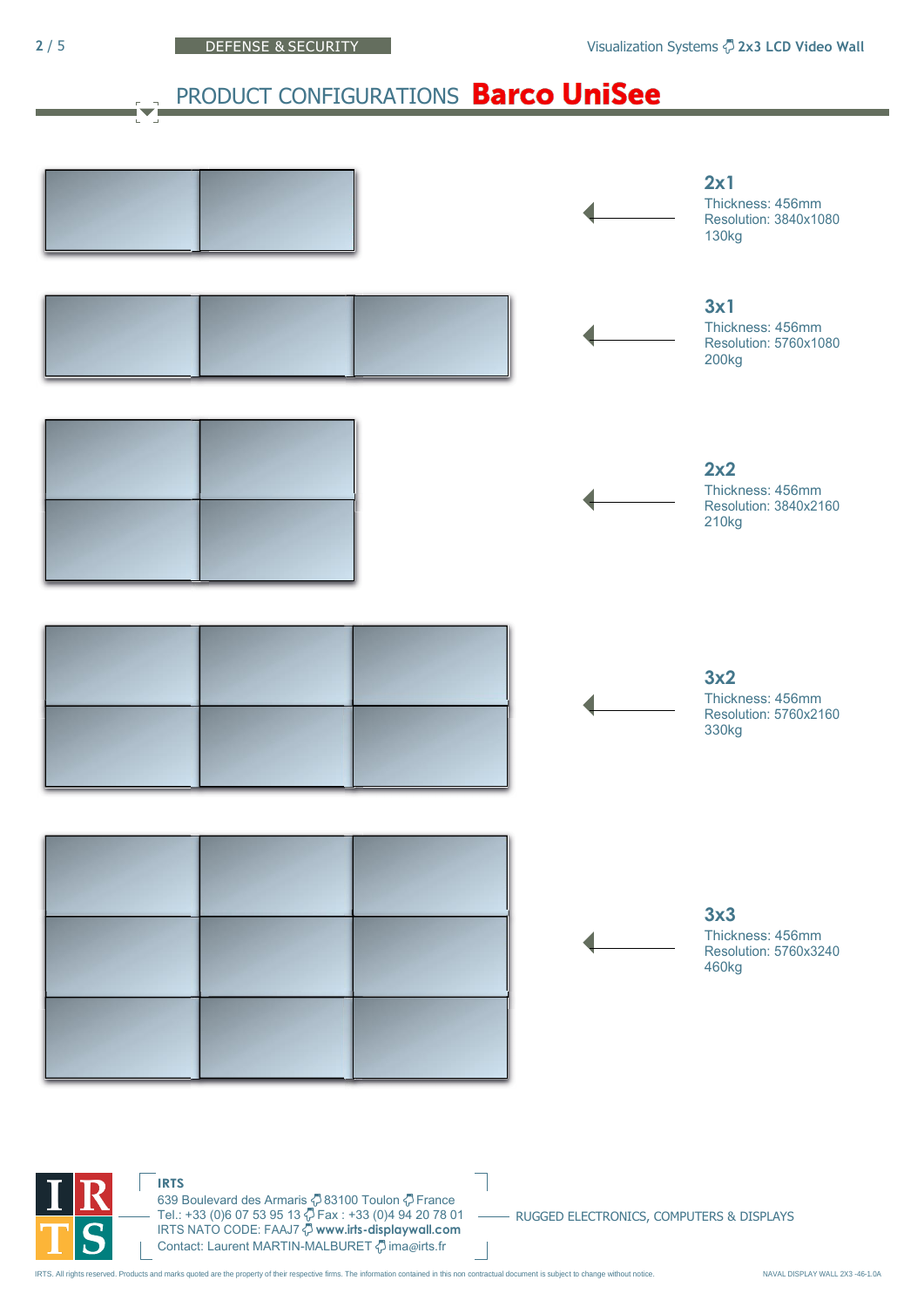# **3 x 2 STRUCTURE Barco UniSee**

The support structure is lightweight and designed to receive up to 4 standard monitors 55'' thin bezel (3mm image to image). Different configurations are available.



The Irts's patented structure is qualified to resist shock and vibration inputs up to MIL S 901D Grade B, and sustains up to 1 grms in vibrations from 10 to 100 Hz.. The folding and sliding shutter-system provides a quick installation and maintenance solution.

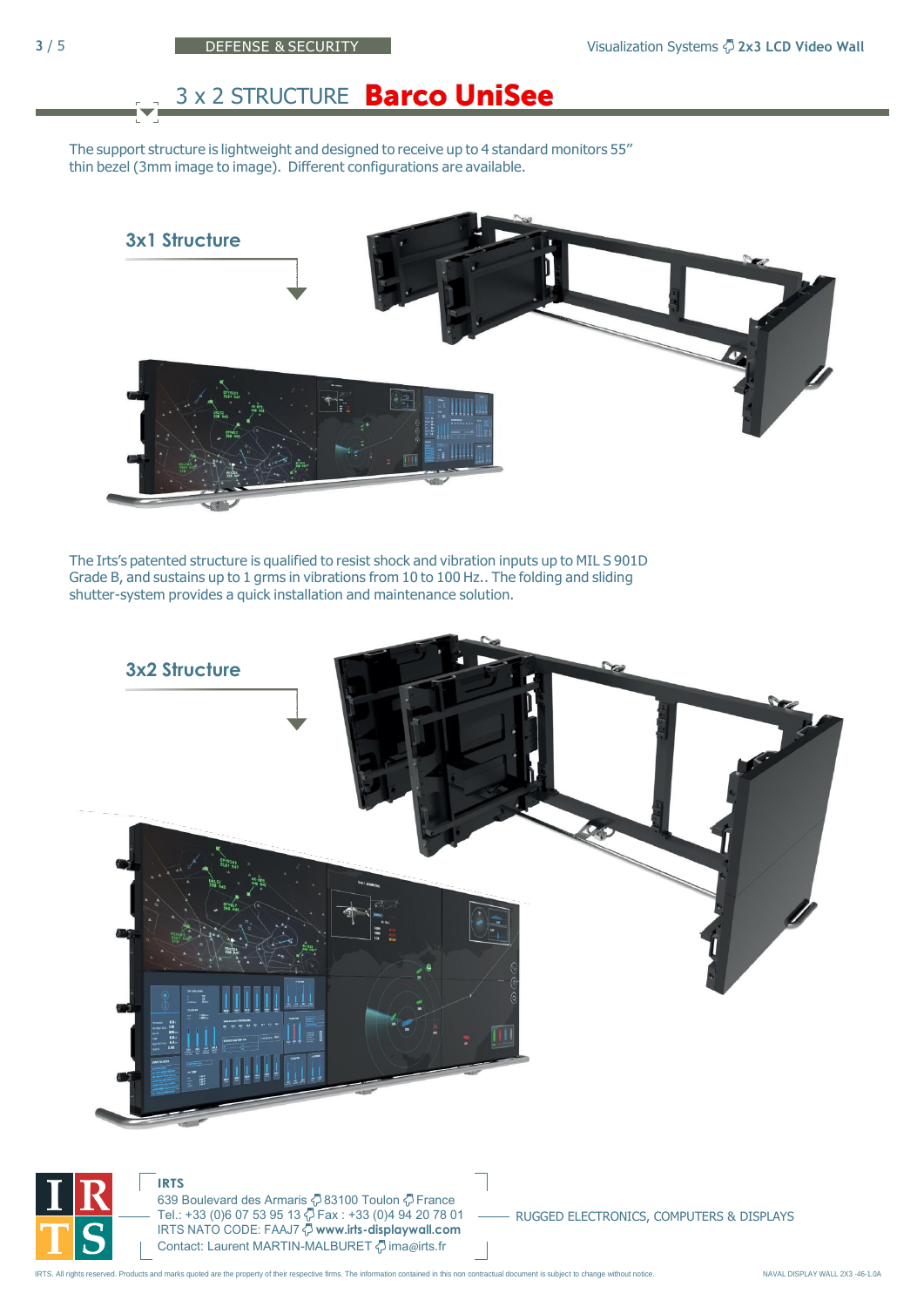# VIDEO WALL SYSTEM DESCRIPTION DATAPATH

IRTS partners with Datapath systems to proposes an innovative global solution suitable for military headquarters.

Using a protected single graphic server, any video source or combination of sources, will be displayed anywhere, thus keeping safely the original configuration of the captured graphic source.





WallControl 10 allows multiple walls to be delivered by a single graphic server. Walls in separate areas of the ship can be independently driven from the command center. Multiple walls can be easily set up using the wall creator wizard and if required each wall can be assigned a unique set of sources or video resources.

Each wall is locally driven by a pad recalling the scenarios prepared in the command center.





**IRTS**

639 Boulevard des Armaris <sup>7</sup>83100 Toulon <sup>7</sup> France Tel.: +33 (0)6 07 53 95 13 Fax : +33 (0)4 94 20 78 01 IRTS NATO CODE: FAAJ7 **[www.irts-displaywall.com](http://www.irts-displaywall.com/)** Contact: Laurent MARTIN-MALBURET  $\ddot{Q}$  ima@[irts.fr](mailto:ima@irts.fr)

RUGGED ELECTRONICS, COMPUTERS & DISPLAYS